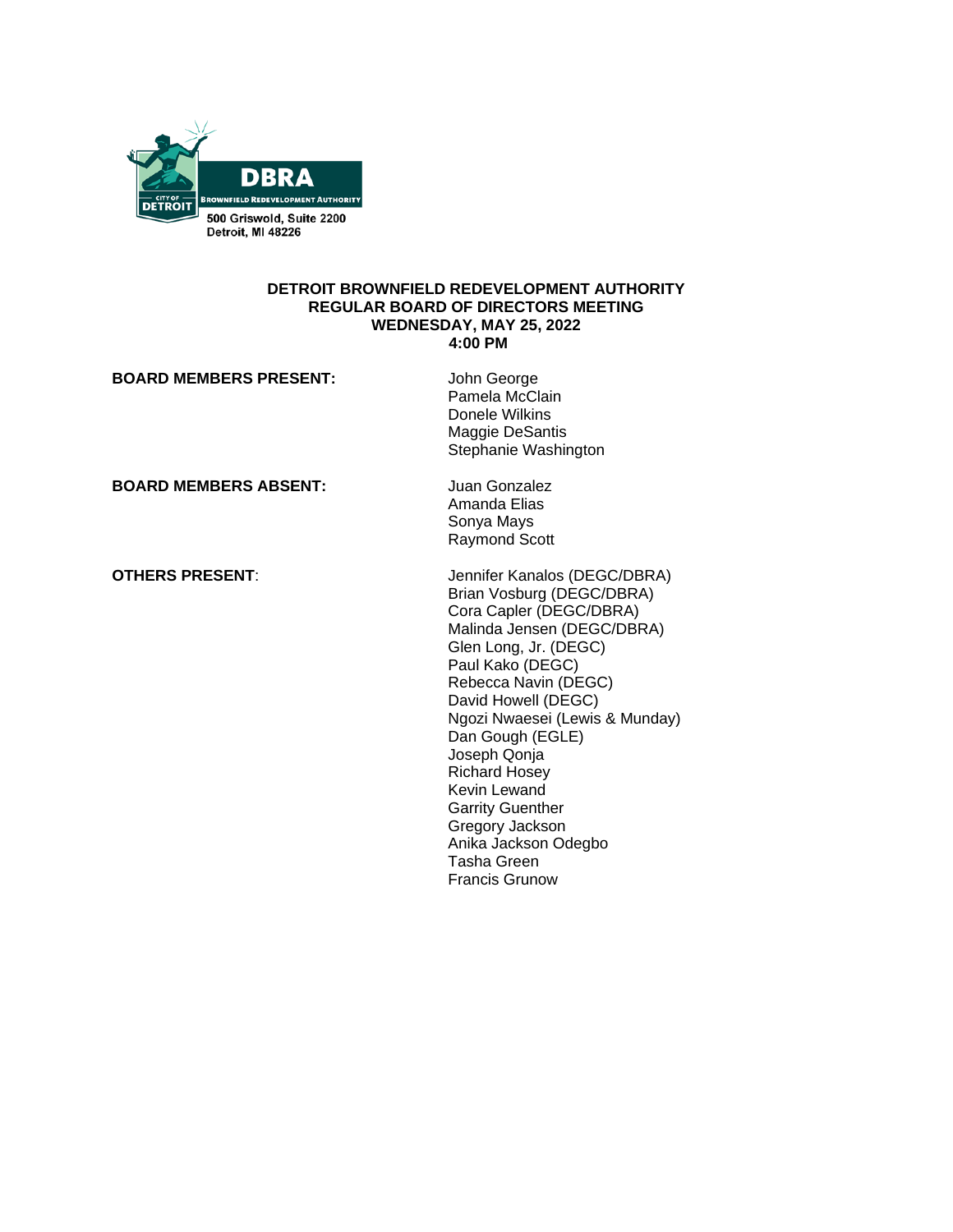

#### **MINUTES OF THE DETROIT BROWNFIELD REDEVELOPMENT AUTHORITY REGULAR MEETING WEDNESDAY, MAY 25, 2022**

### **CALL TO ORDER**

Vice-Chairperson Donele Wilkins called the meeting to order at 4:06 PM.

Ms. Kanalos took a roll call of the DBRA Board Members present and a quorum was established.

# **GENERAL**

#### **Approval of Minutes:**

Ms. Wilkins called for a motion approving the minutes of May 11, 2022 as presented. The Board took the following action:

Mr. George made a motion approving the minutes of the May 11, 2022 Board meeting, as presented. Ms. Washington seconded the motion.

DBRA Resolution Code 22-05-02-307 was unanimously approved.

#### **ADMINISTRATIVE DBRA Budget FY 2022-23**

Ms. Kanalos presented the DBRA Budget FY 2022-23.

The Detroit Brownfield Redevelopment Authority (DBRA) held a DBRA Budget Committee meeting on May 25, 2022 at 1:00 pm on the DBRA Budget for FY 2022-2023. The DBRA Budget Committee reviewed and recommended approval of the DBRA Budget for FY 2022-2023, as presented. Attached please find the proposed DBRA Budget for FY 2022-2023 and resolution approving the DBRA budget for FY 2022-2023.

Ms. DeSantis asked what category in the budget the educational series on Tax Increment Financing as requested by Councilmember Benson would fall under. Mr. Long stated that the DBRA has not received information on the costs of the educational series on Tax Increment Financing as requested by Councilmember Benson, but it would likely fall under Special Projects on the budget.

Ms. DeSantis asked for more information on what else is included in the Special Projects line item on the budget. Mr. Long stated every year the DBRA receives a few large special projects to perform work on including land assembly items and instead of bringing amendments to the budget to the DBRA Board for each project, the Special Projects line item on the budget was established.

Ms. DeSantis asked what the source is for the revenue from Special Projects. Mr. Long stated that the revenue for Special Projects would come from the City of Detroit or the State of Michigan through a funding agreement that would come to the Board for review and approval.

Ms. Wilkins called for a motion approving the DBRA Budget FY 2022-23, as presented. The Board took the following action:

Mr. George made a motion approving the DBRA Budget FY 2022-23, as presented. Ms. McClain seconded the motion.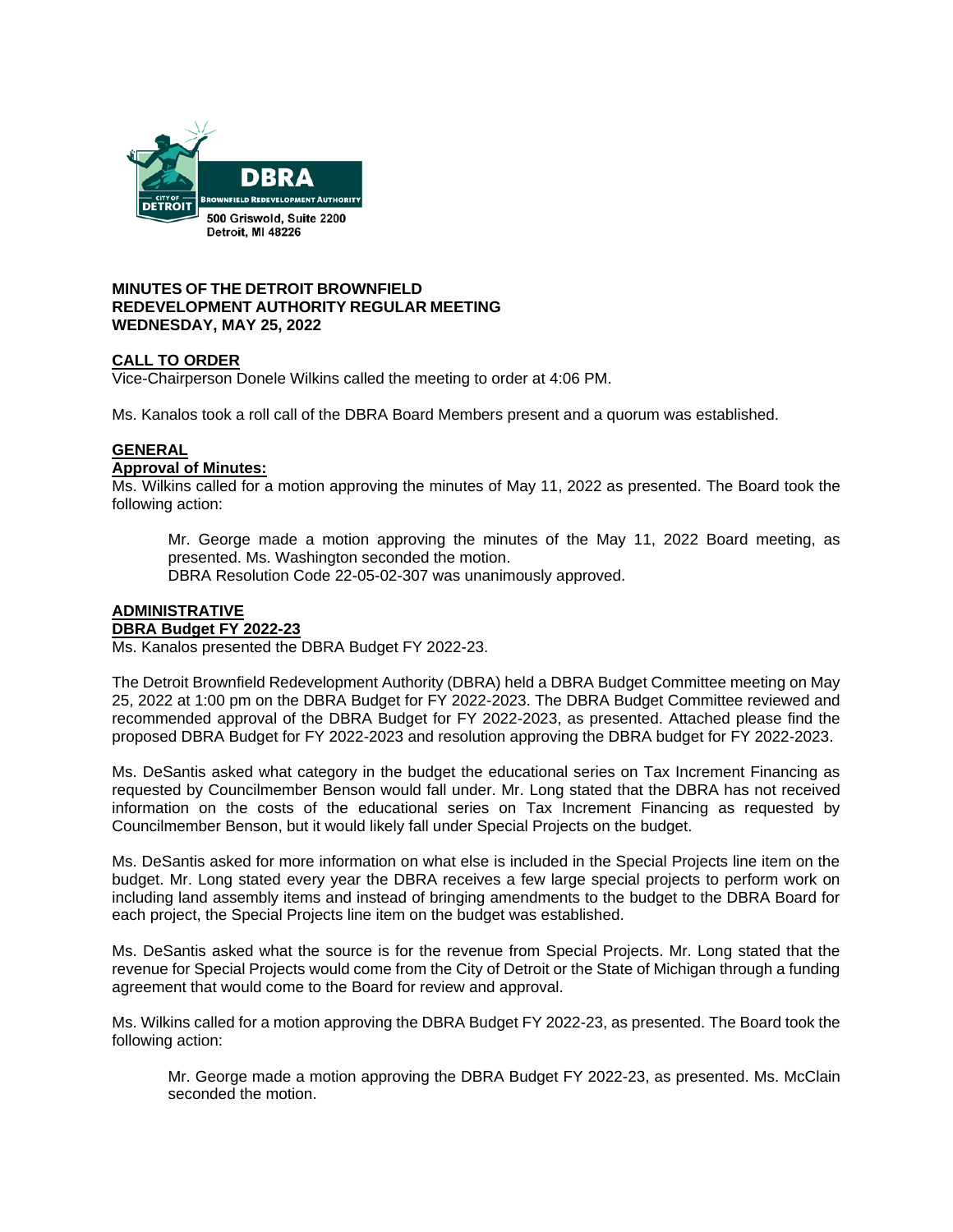DBRA Resolution Codes 22-05-01-223 was approved.

#### **PROJECTS**

#### **Former AMC Headquarters Redevelopment Project at 14250 Plymouth Road Brownfield Redevelopment Plan**

Mr. Vosburg presented the Former AMC Headquarters Redevelopment Project at 14250 Plymouth Road Brownfield Redevelopment Plan to the DBRA Board.

On May 11, 2022, the DBRA Board approved the Brownfield Plan for the Former AMC Headquarters Redevelopment Project at 14250 Plymouth Road Project (the "Plan") and authorized its submittal to Detroit City Council for consideration.

At the time the DBRA Board approved the Plan, Northpoint Development was listed as the project developer. Since then, Northpoint Development has formed the single purpose entity, NP Detroit Commerce Center, LLC to act as the Developer under the Plan. An updated Plan with the new entity was submitted to Detroit City Council for consideration.

#### **Grand River and Six Shopping Center Redevelopment Brownfield Plan: Assignment and Assumption of Reimbursement Agreement and Brownfield Plan**

Ms. Kanalos presented the Grand River and Six Shopping Center Redevelopment Brownfield Plan: Assignment and Assumption of Reimbursement Agreement and Brownfield Plan to the DBRA Board.

On July 12, 2007, the City of Detroit Brownfield Redevelopment Authority (the "DBRA") Board of Directors adopted a resolution authorizing the transmittal of the Brownfield Plan for the Grand River and Six Shopping Center Redevelopment Project (the "Plan") to Detroit City Council ("City Council") with a recommendation for approval. The City Council approved the Plan on September 25, 2007. The Reimbursement Agreement (the "Agreement") between the DBRA and Grand River & 6 Mile, LLC ("Developer"), was entered into on November 21, 2007.

Since then, the Developer has requested that the DBRA sign-off on the attached Assignment and Assumption of Reimbursement Agreement and Brownfield Plan ("Assignment"). As a result, the Developer would like to assign the TIF capture from the Plan to GWAY Holdings, LLC as a condition of a sale of the Property.

A copy of the Assignment and a resolution approving the Assignment and its subsequent execution were attached for the Board's review and approval.

Mr. George asked Mr. Qonja if he was related to Steve Qonja. Mr. Qonja stated that Steve Qonja is his father and that he has retired.

Mr. Qonja stated that the DBRA Staff, particularly Ms. Kanalos has been extremely helpful through the review and approval process for the Grand River and Six Shopping Center Redevelopment Brownfield Plan: Assignment and Assumption of Reimbursement Agreement and Brownfield Plan and thanked Ms. Kanalos for her assistance.

Ms. Wilkins called for a motion approving the Grand River and Six Shopping Center Redevelopment Brownfield Plan: Assignment and Assumption of Reimbursement Agreement and Brownfield Plan, as presented. The Board took the following action:

Ms. McClain made a motion approving the Grand River and Six Shopping Center Redevelopment Brownfield Plan: Assignment and Assumption of Reimbursement Agreement and Brownfield Plan, as presented. Mr. George seconded the motion. DBRA Resolution Codes 22-05-133-05 was approved.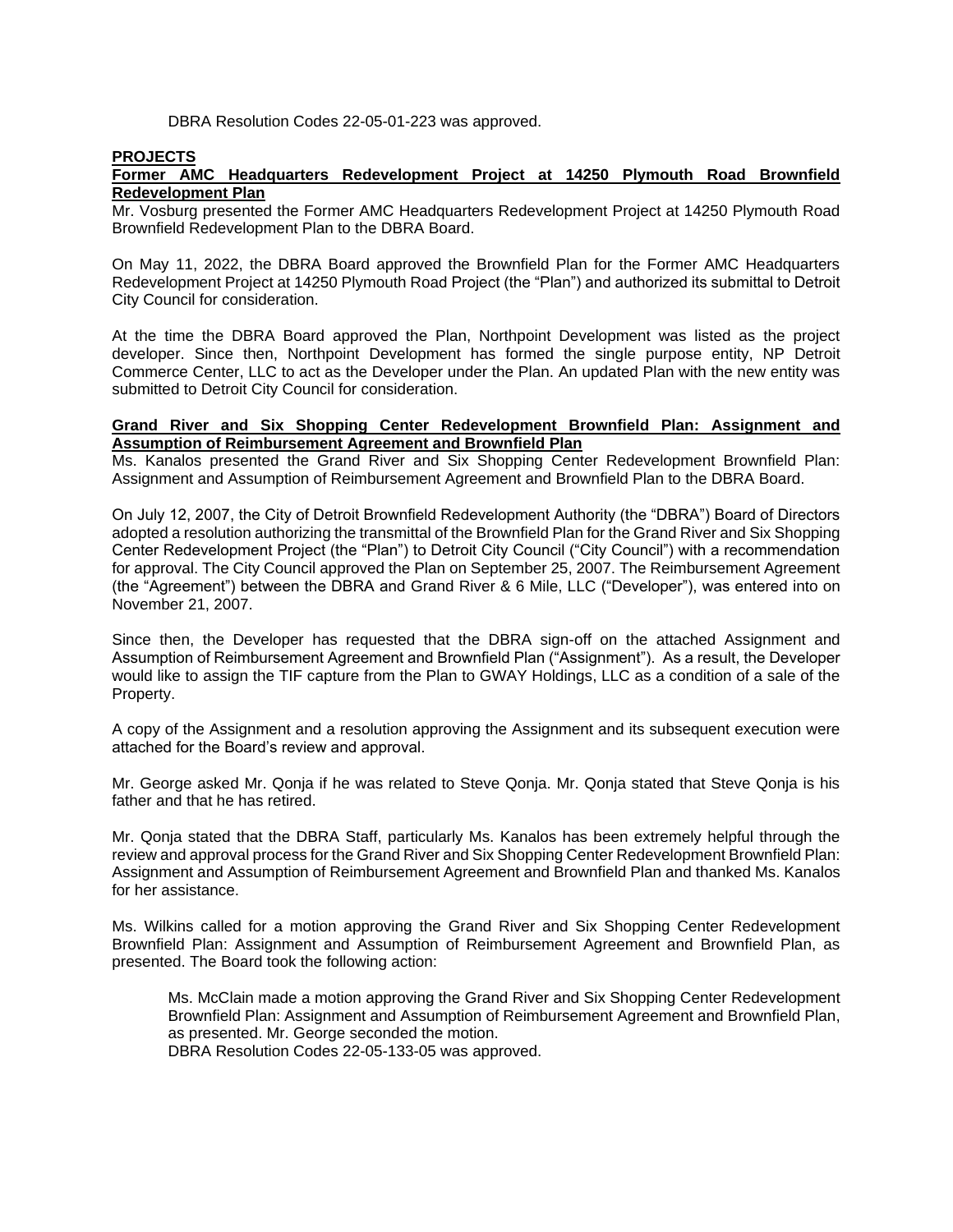#### **Former Fisher Body Plant Redevelopment Project at 6501 Hastings Street Brownfield Plan**

Mr. Vosburg presented the Former Fisher Body Plant Redevelopment Project at 6501 Hastings Street Brownfield Plan to the DBRA Board.

#### Project Introduction

Fisher 21 Lofts, LLC is the project developer ("Developer"). The project includes the redevelopment the Property into approximately 600,000 total square feet of commercial and residential space as well as adjoining parking. The residential space will provide approximately 433 units on floors 2-6, totaling 275,300 square feet with the remaining space split between amenities for residents and commercial space on the first floor to be utilized by multiple tenants. The Project will include site improvements associated with parking, green space, and storm water management. It is currently anticipated that construction will begin around April 1, 2023 with the Project completed by March of 2025.

The total investment is estimated to be \$137 million. The Developer is requesting \$24,881,300.00 in TIF reimbursement.

There will be approximately 350 temporary construction jobs and approximately 100 permanent jobs are expected to be created by the project.

#### Property Subject to the Plan

The eligible property (the "Property") consists of three (3) parcels (approximately 8 acres), bounded by Piquette Avenue to the north, St. Antoine Street to the west, Harper Avenue to the South (or North depending on the parcel), and Hastings Street to the east (or west depending on the parcel).

#### Basis of Eligibility

The Property is considered "eligible property" as defined by Act 381, Section 2 because (a) were previously utilized for an industrial, commercial or residential purpose; (b) are located within the City of Detroit, a qualified local governmental unit; and (c) were determined to be a "Facility" as defined by Act 381. or adjacent and contiguous to a parcel that has been determined to be a Facility as defined by Act 381.

#### Eligible Activities and Projected Costs

The "eligible activities" that are intended to be carried out at the Property are considered "eligible activities" as defined by Sec 2 of Act 381, because they include department specific activities, demolition, lead and asbestos abatement, site preparation, infrastructure improvements, interest, and the development, preparation and implementation of a brownfield plan and Act 381 Work Plan. The eligible activities and budgeted costs are intended as part of the development of the Property and will be financed solely by the Developer. The Authority is not responsible for any costs of eligible activities and will incur no debt. The eligible activities are estimated to commence within 18 months of approval of the Plan and be completed within 3 years.

#### Tax Increment Financing (TIF) Capture

The Developer desires to be reimbursed for the costs of eligible activities. Tax increment revenue generated by the Property will be captured by the DBRA and used to reimburse the cost of the eligible activities completed on the Property after approval of this Plan pursuant to the terms of a Reimbursement Agreement with the DBRA.

|    | <b>Baseline Environmental Assessment Activities</b> | \$103,300.00   |
|----|-----------------------------------------------------|----------------|
| 2. | <b>Department Specific Activities</b>               | \$2,130,000.00 |
| 3. | Demolition                                          | \$2,570,000.00 |
| 4. | Lead and Asbestos Abatement                         | \$5,110,000.00 |
| 5. | Site Preparation                                    | \$900,000.00   |
| 6. | Infrastructure Improvements                         | \$5,150,000.00 |
|    | Brownfield Plan & Work Plan                         | \$30,000.00    |
| 8. | Contingency (15%)                                   | \$2,379,000.00 |

#### **COSTS TO BE REIMBURSED WITH TIF**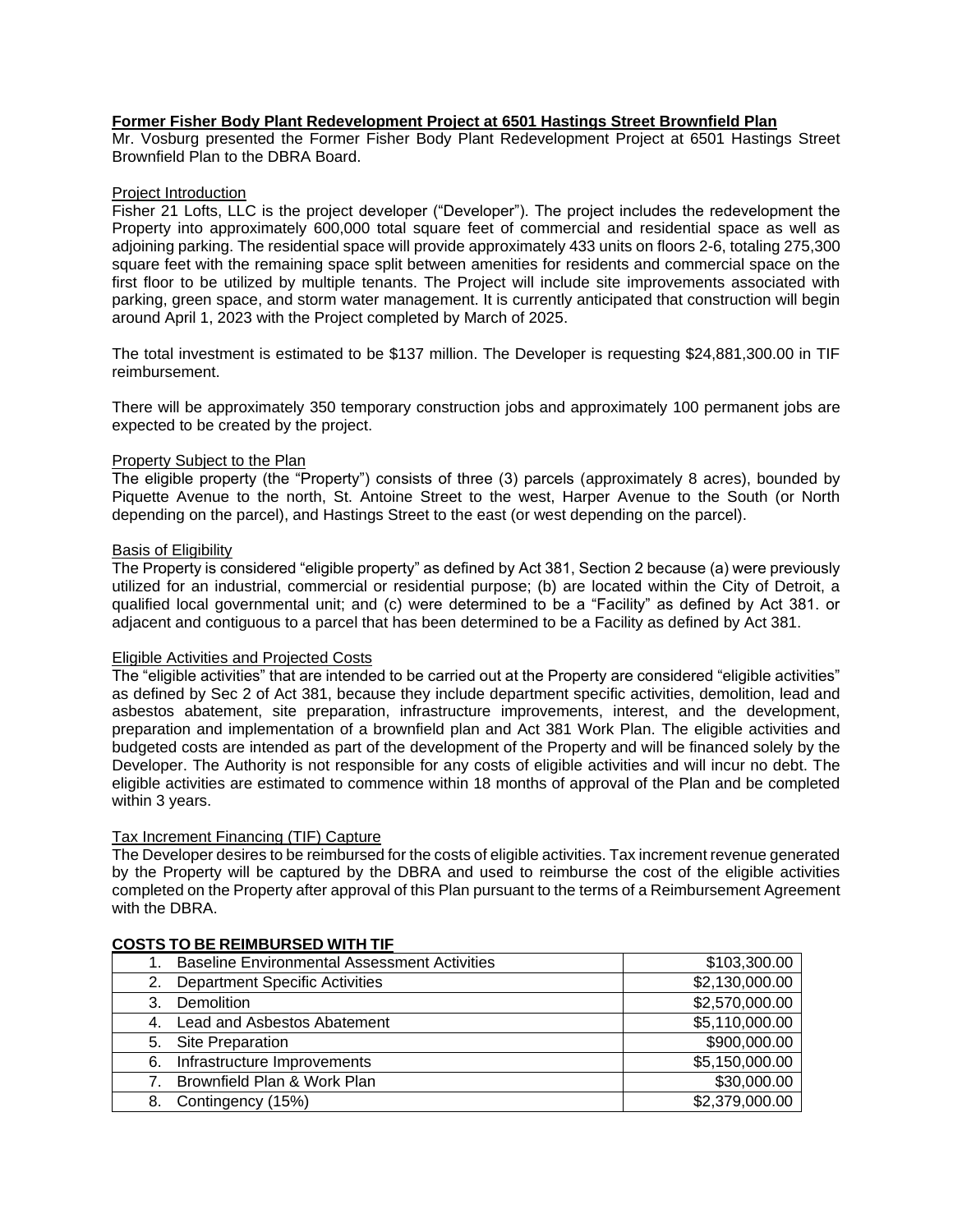| Interest<br>9.                          | \$6,509,000.00  |
|-----------------------------------------|-----------------|
| <b>Total Reimbursement to Developer</b> | \$24,881,300.00 |
| 10. Authority Administrative Costs      | \$4,652,240.00  |
| 11. State Brownfield Redevelopment Fund | \$1,085,360.00  |
| 12. Local Brownfield Revolving Fund     | \$760,085.00    |
| <b>TOTAL Estimated Costs</b>            | \$31,378,985.00 |

The actual cost of those eligible activities encompassed by this Plan that will qualify for reimbursement from tax increment revenues of the DBRA from the Property shall be governed by the terms of the Reimbursement Agreement.

#### Other Incentives

The Developer is seeking additional incentives, which will include local and/or state approval of an Obsolete Property Rehabilitation Act (PA 146) and Neighborhood Enterprise Zone (PA 147) Tax Abatements.

Attached for the Board's review and approval was a resolution authorizing the Former Fisher Body Plant Redevelopment Project at 6501 Hastings Street Brownfield Plan for submittal to the Community Advisory Committee for consideration and comment within 30 days of their receipt of the proposed Plan. In addition, it authorizes the President of the Detroit Economic Growth Corporation or any person designated by him, as a representative of the DBRA, to conduct a public hearing in the area to which the Proposed Plan applies within the next 30 days. This public hearing may be held jointly with any public hearing conducted by the Community Advisory Committee.

Mr. Hosey introduced the development team for the project and stated how excited they are to complete the project and to show that a project of this magnitude can be completed and that it can be done using Detroit-based contractors.

Mr. George asked what the total investment is for the project, the total tax increment financing request, and for more information on the capital stack for the project. Mr. Vosburg stated that the total investment for the project is approximately \$137 million, and the total tax increment financing request is approximately \$25 million. Mr. Hosey stated that the Developer is working with a number of banks and that Flagstar Bank seems to be the most interested in the project, there will be Federal Historic Tax Credits involved in the deal, they are applying for Revitalization and Placemaking (RAP) and Community Revitalization Program (CRP) funds from the Michigan Economic Development Corporation, with a \$4 million request for RAP and approximately \$10 million for CRP, as well as approximately \$10 million in cash equity in addition to \$5 million dedicated to purchasing materials more efficiently to assist the Detroit-based contractors who will be working on the project.

Ms. McClain asked if this is the first project that the development team has worked on together. Mr. Hosey stated that Mr. Lewand and himself have worked on another project together but that it is the first project that the entire development team has worked on together and that they have a common goal of using as many Detroit-based contractors on the project as possible.

Ms. DeSantis asked for more information on the new residential units. Mr. Hosey stated that the new residential units will be rental units and that is because the Developer plans to be a long-term owner of the Property and also because it is a requirement for the Federal Historic Tax Credits that the residential units be for rent, and that banks feel the most comfortable with financing multi-family projects that are for rent as opposed to for sale.

Ms. DeSantis asked for more information on the affordability of the residential units. Mr. Hosey stated that 20% (or 87 units) of the 433 residential units will be made available at 80% of the Area Median Income (AMI) and that the affordable units will be distributed across all unit types, studios (53 units), one (25 units) and two-bedroom (9 units) units.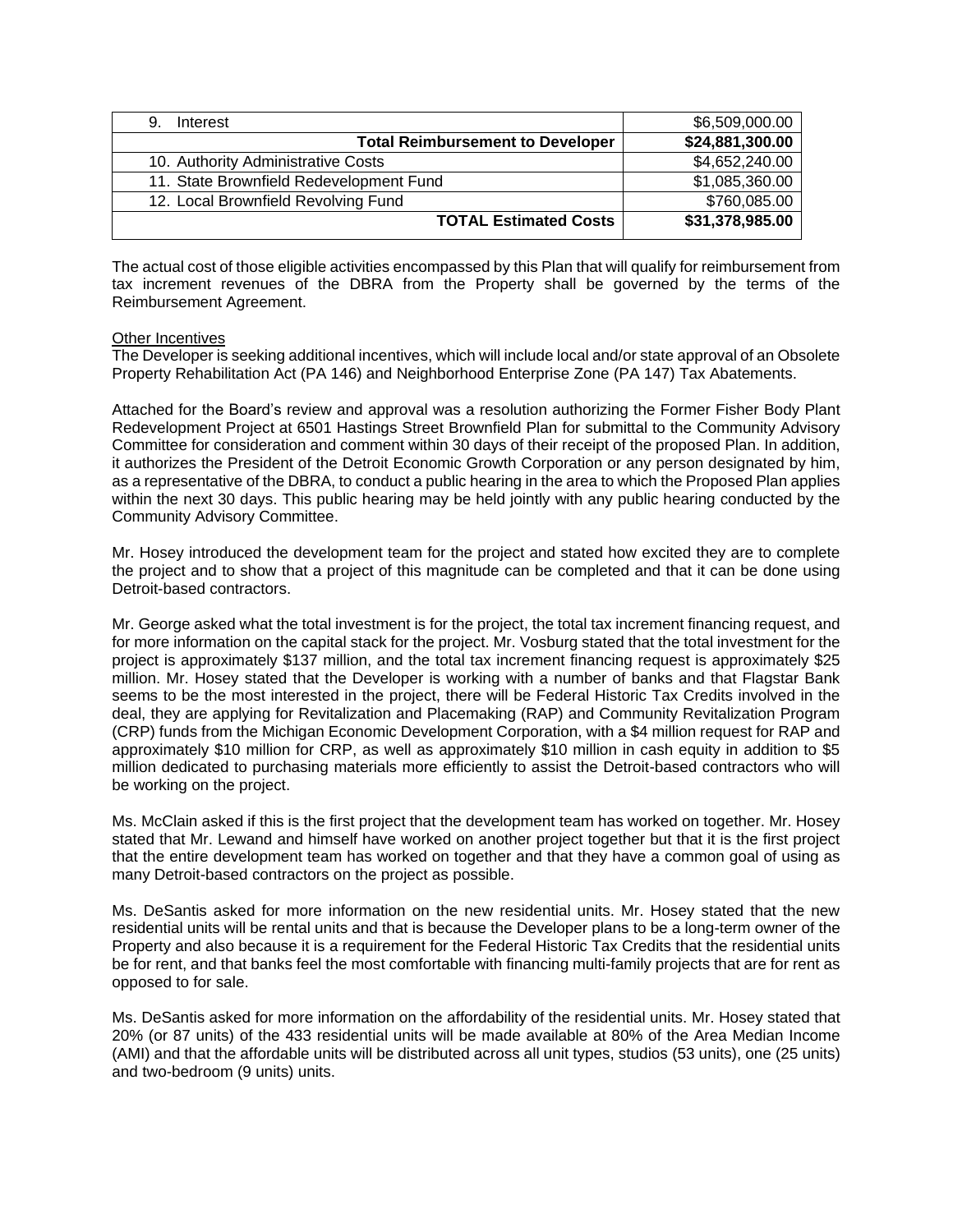Ms. DeSantis asked if there could be residential units made affordable at a lower AMI. Mr. Hosey stated that the biggest goal when determining the affordability of the residential units was to make the project feasible and that while there is a need for affordable residential units there is also a need for residential units at the 80% AMI level.

Ms. DeSantis asked if the Developer has inquired about the Detroit Housing Trust Fund or the Michigan Housing Trust Fund for the project. Mr. Hosey stated that the programs from the Detroit Housing Trust Fund or the Michigan Housing Trust Fund are more targeted toward smaller scale developments but that he would be interested in learning more about what those programs have to offer.

Ms. DeSantis asked for more information on the stormwater management system for the project. Mr. Hosey stated that there will be a stormwater management system including underground storage tanks for stormwater to manage the stormwater issues on the Property.

Ms. Wilkins called for a motion to authorize a public hearing for the Former Fisher Body Plant Redevelopment Project at 6501 Hastings Street Brownfield Plan and its referral to the DBRA-CAC, as presented. The Board took the following action:

Ms. McClain made a motion to authorize a public hearing for the Former Fisher Body Plant Redevelopment Project at 6501 Hastings Street Brownfield Plan and it's referral to the DBRA-CAC, as presented. Ms. DeSantis seconded the motion. DBRA Resolution Codes 22-05-309-01 was approved.

#### **ADMINISTRATIVE**

#### **DBRA Meeting Dates (FY 2022-2023)**

Ms. Kanalos presented the DBRA Meeting Dates (FY 2022-2023) to the DBRA Board.

Ms. McClain asked if something changes with the Covid-19 pandemic if the meetings will be moved to solely an online format. Ms. Kanalos stated that it would take an action by the Michigan Legislature to amend the Open Meetings Act to allow for a solely online format for public meetings in the State of Michigan.

Ms. Wilkins called for a motion approving the DBRA Meeting Dates (FY 2022-2023), as presented. The Board took the following action:

Mr. George made a motion approving the DBRA Meeting Dates (FY 2022-2023), as presented. Ms. McClain seconded the motion. DBRA Resolution Code 22-05-01-234 was approved.

#### **DBRA/DEGC Professional Services Agreement (FY 2022-2023)**

Ms. Kanalos presented the DBRA/DEGC Professional Services Agreement (FY 2023-2023) to the DBRA Board.

Attached to the resolution, was a Professional Services Agreement for FY 2022-23 between the Detroit Brownfield Redevelopment Authority ("the DBRA") and the Detroit Economic Growth Corporation ("the DEGC") in the amount of Eight Hundred Forty Thousand (\$840,000.00) Dollars for the Board's review and approval.

Ms. Wilkins called for a motion approving the DBRA/DEGC Professional Services Agreement (FY 2022- 2023), as presented. The Board took the following action:

Ms. McClain made a motion approving the DBRA/DEGC Professional Services Agreement (FY 2022-2023), as presented. Ms. Washington seconded the motion DBRA Resolution Code 22-05-01-235 was approved.

#### **Election of Officers (FY 2022-2023)**

Ms. Kanalos presented the Election of Officers (FY 2022-2023) to the DBRA Board.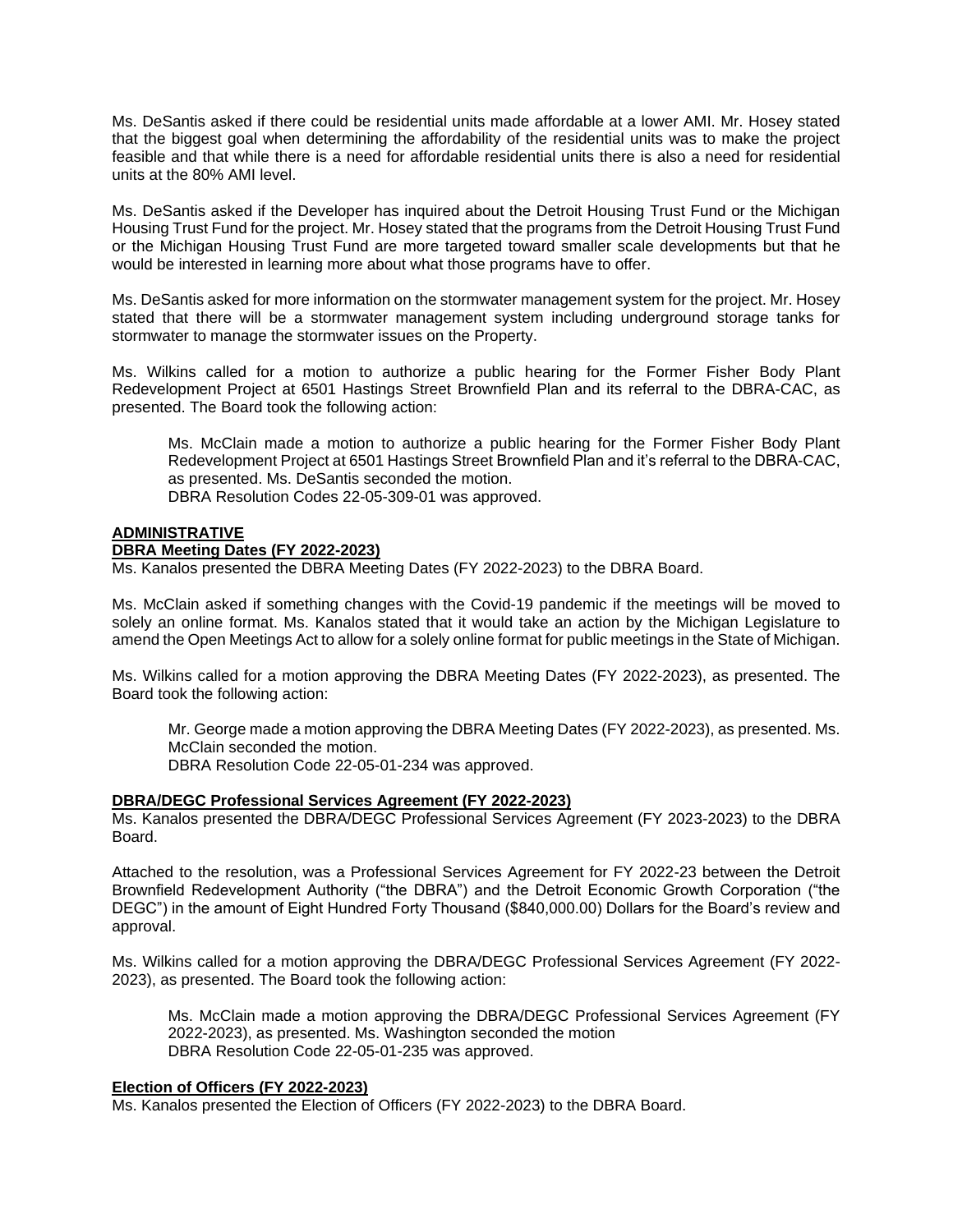The Brownfield Redevelopment Financing Act 381, Public Acts of Michigan Act 1996, as amended, states that the Officers of the Board of Directors shall be elected annually.

The current DBRA Board officer positions are as follows:

Raymond Scott-Chairperson Donele Wilkins-Vice Chairperson Pamela McClain-Secretary Stephanie Washington-Treasurer.

DBRA staff proposed that the Board Chair open the floor to nominations, followed by a vote of the Board.

Ms. Washington asked if Mr. Scott has stated if he would like to continue to serve as Chairperson of the DBRA Board. Ms. Kanalos stated that she believes Mr. Scott would like to continue to serve as Chairperson of the DBRA Board. Mr. Vosburg added that Mr. Scott can be nominated and elected to serve as Chairperson of the DBRA Board even though he was absent from today's meeting.

Ms. DeSantis nominated Mr. Scott as Chairperson. Ms. McClain seconded the nomination.

Ms. Wilkins called for a nomination for the position of Vice-Chairperson.

Ms. McClain nominated Mr. George as Vice-Chairperson. Mr. George accepted the nomination. Ms. DeSantis seconded the nomination.

Ms. Wilkins nominated Ms. McClain as Secretary. Ms. McClain accepted the nomination.

Ms. McClain nominated Ms. Washington as Treasurer. Ms. Washington accepted the nomination.

The Board took the following action:

Ms. McClain made a motion to elect Mr. Scott for the position of Chairperson of the DBRA, Mr. George as Vice Chairperson of the DBRA, Ms. McClain as Secretary of the DBRA, and Ms. Washington as Treasurer of the DBRA. Ms. DeSantis seconded the motion. DBRA Resolution Code 22-05-01-236 was approved.

#### **OTHER**

Ms. DeSantis asked for an update on the status of Board Members terms and if they have expired. Ms. Kanalos stated that the reappointments of Board Members have been delayed due to the pandemic.

Ms. DeSantis asked if the Board could get a report on the status of the terms of the Board Members at the next meeting. Ms. Kanalos stated that the DBRA Staff can provide the requested report and added that Board Members are allowed to continue serving even if their terms have expired until they are reappointed or replaced.

Ms. Wilkins stated that she has served on the DBRA Board since its inception and that this will be her last term serving on the DBRA Board and that she will be stepping down to focus on a new project that will be working on. It will be an energy hub and provide housing for returning citizens that will be called Motor City to the Solar City. The Green Door Initiative has launched a new company called 313 Solar.

Ms. DeSantis stated that she may be looking to bring her time serving on the DBRA Board to a close as well since she has been serving on the DBRA Board since about 2014.

#### **PUBLIC COMMENT**

Ms. Wilkins stated that public comment will be limited to two minutes per speaker.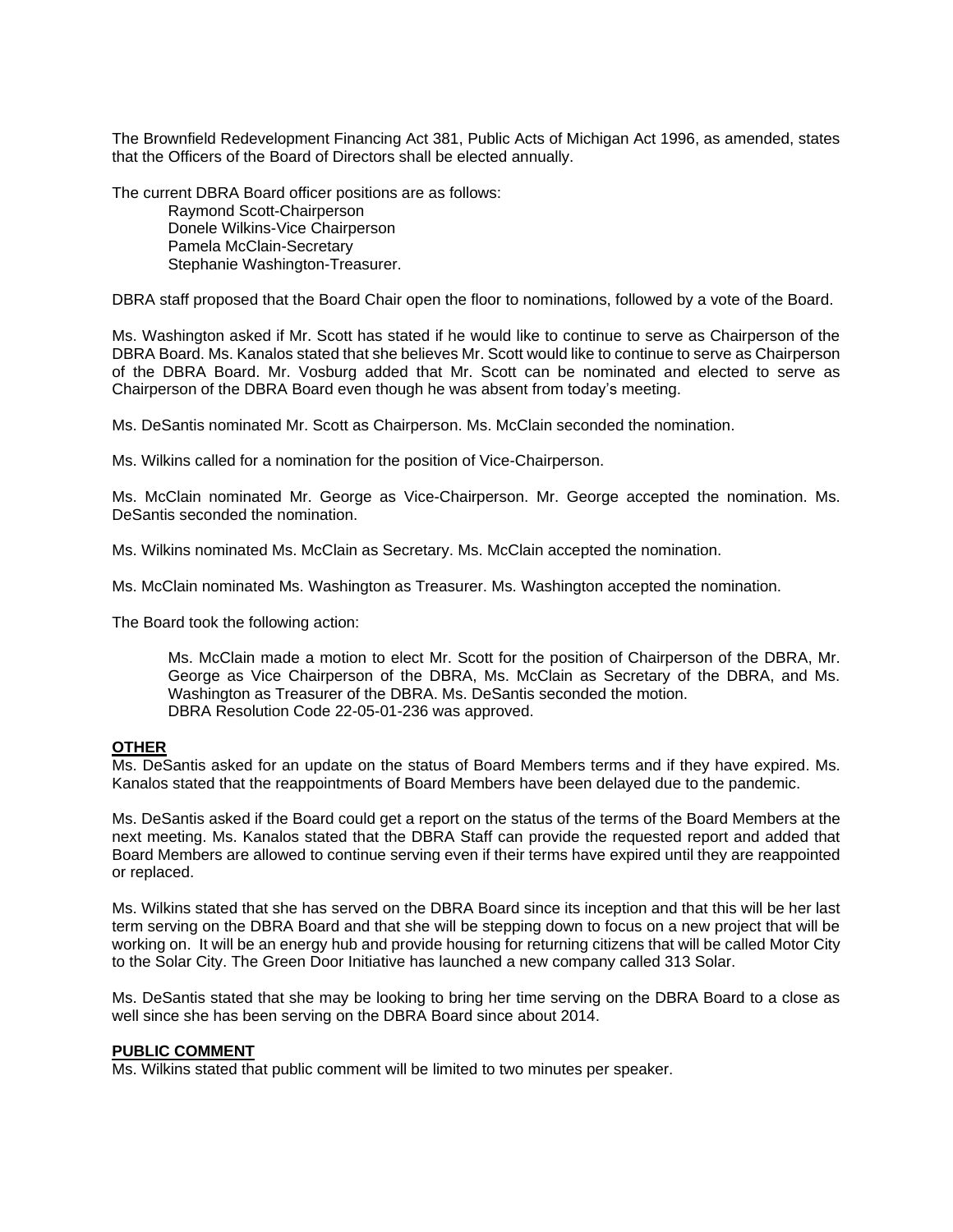Mr. Grunow stated that he wanted to speak about the AMC building and that he knows that he had commented that the footprint of the AMC administration building doesn't impact the proposed site plan and conceded that it does, but his point remains that it doesn't impede the proposed program as it represents only about 5% of the overall site and overlaid it would impact parking in the berm and that they are immutable elements that can be changed through variances and additional city review updates to save the building. Mr. Grunow added that it's hard to believe that the development wouldn't happen on 95% of the site and that understanding that the context of the site is important. The development team claimed that District 7 is different from other parts of the City where a rehab of the building could work, but it undercuts the opportunity here where they're trying to shoehorn a suburban greenfield site more frequently found along an interstate highway into a high density industrial site that is adjacent to the neighborhood and parks and that a local commercial district could be made more walkable and accessible as opposed to what the developer is proposing which resembles a suburban big box industrial site. Mr. Grunow stated that he fears the City is missing out on leveraging the administration building and the chance to do something more appropriate and opportunistic like maintaining the street wall.

#### **ADJOURNMENT**

Citing no further business, Ms. Wilkins called for a motion to adjourn the meeting.

On a motion by Ms. DeSantis, seconded by Ms. Washington, the meeting was unanimously adjourned at 4:50 PM.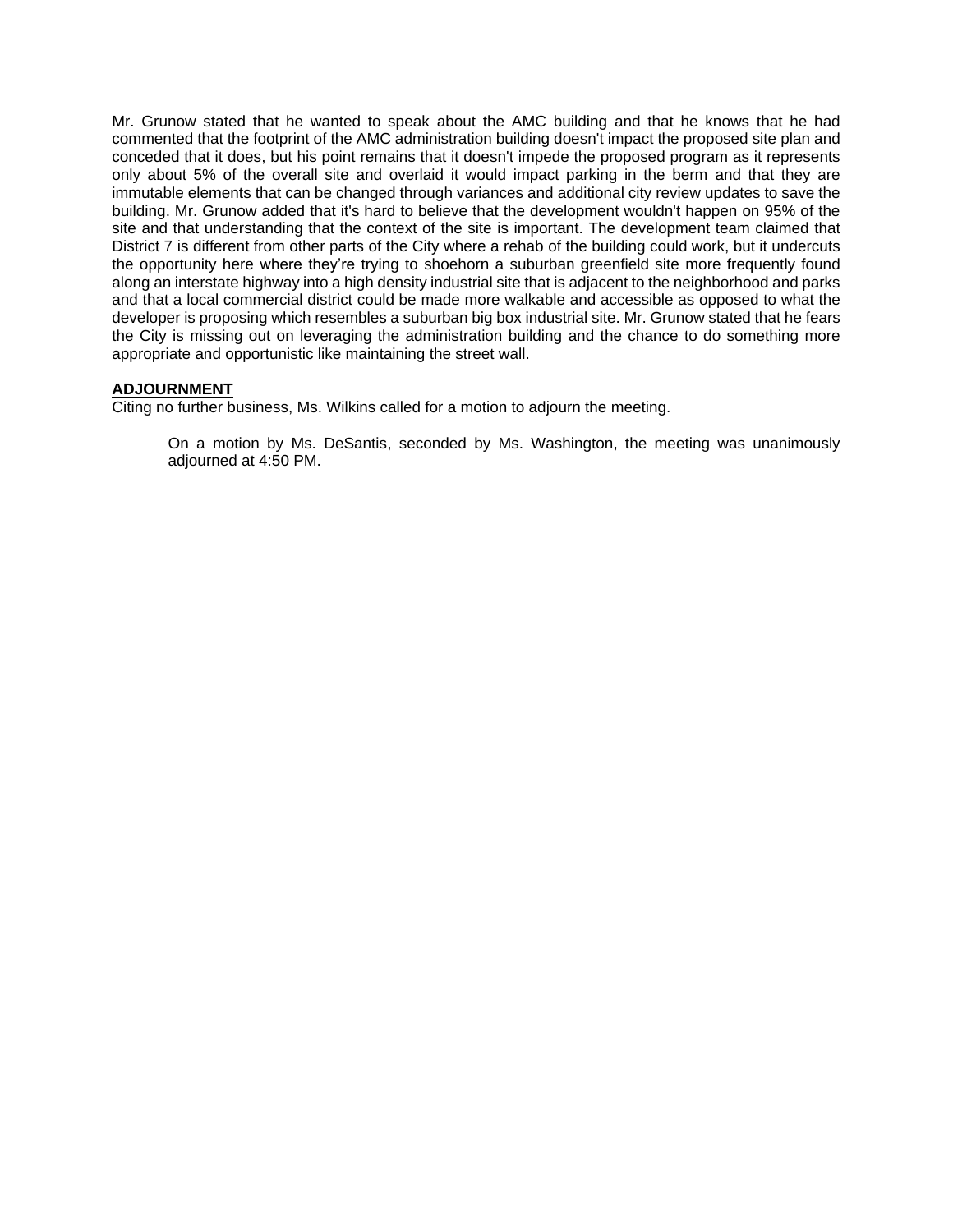

# **APPROVAL OF MINUTES OF MAY 11, 2022**

RESOLVED, that the minutes of the regular meeting of May 11, 2022 are hereby approved and all actions taken by the Directors present at such meeting, as set forth in such minutes, are hereby in all respects ratified and approved as actions of the Detroit Brownfield Redevelopment Authority.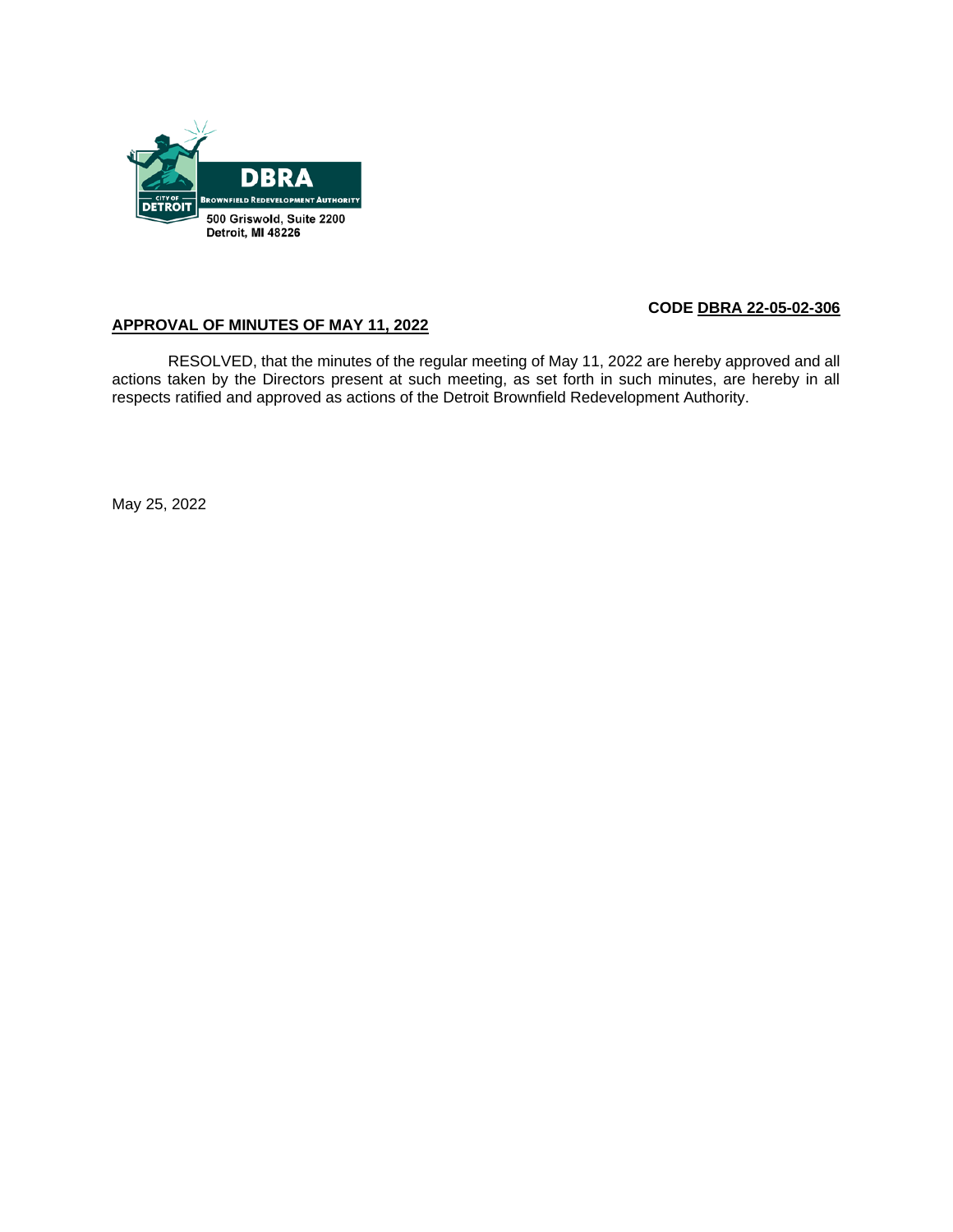

### **ADMINISTRATION: DBRA BUDGET FOR FY 2022-2023**

WHEREAS, the DBRA is receiving revenue from Brownfield Plan application and processing fees and from administrative fees permissible under Act 381, Public Acts of Michigan, 1996, as amended ("Act 381"); and

WHEREAS, the DBRA staff has prepared the attached DBRA Budget for FY 2022-2023 (the "Budget") (Exhibit "A").

NOW, THEREFORE, BE IT RESOLVED, that the DBRA Board of Directors hereby authorize a Public Hearing on the DBRA Budget for FY 2022-2023 at a time and place determined by the DBRA Authorized Agent and subject to public notice in accordance to Act 381, Public Acts of Michigan, 1996, as amended.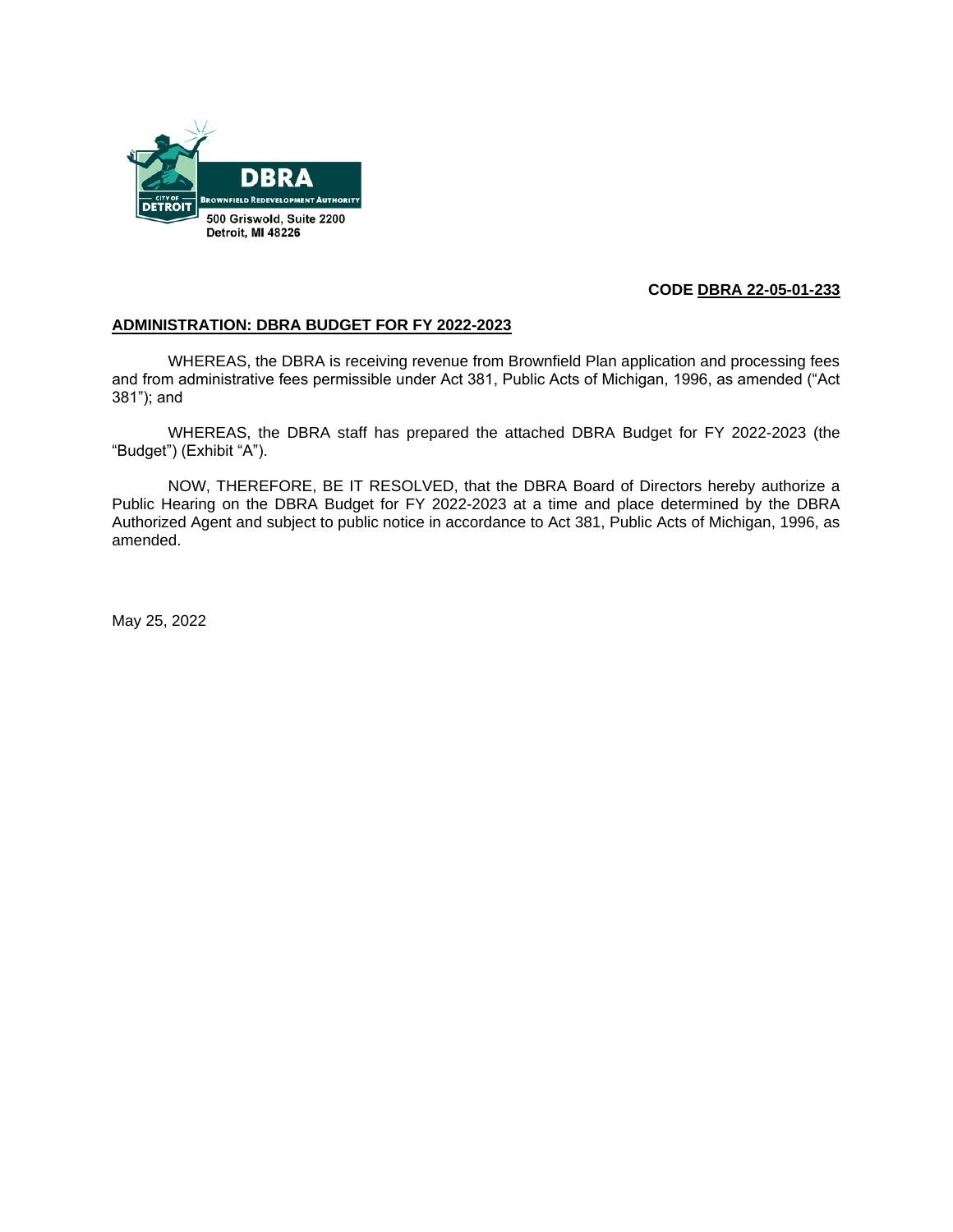

#### **GRAND RIVER AND SIX SHOPPING CENTER REDEVELOPMENT BROWNFIELD PLAN: ASSIGNMENT AND ASSUMPTION OF REIMBURSEMENT AGREEMENT AND BROWNFIELD PLAN**

WHEREAS, on July 12, 2007, the Detroit Brownfield Redevelopment Authority (the "DBRA") Board of Directors adopted a resolution recommending approval by the Detroit City Council of the Brownfield Plan (the "Plan") for a project captioned Grand River and Six Shopping Center Redevelopment (the "Project"); and

WHEREAS, on September 25, 2007, the Detroit City Council approved the Plan; and

WHEREAS, on November 21, 2007 the Reimbursement Agreement (the "Agreement") was made and entered into by and between Grand River & 6 Mile, LLC and the DBRA; and

WHEREAS, the Assignment needs to be executed by Grand River & 6 Mile, LLC and GWAY Holdings, LLC with acknowledgement and approval by DBRA; and

WHEREAS, the DBRA Board of Directors desire to approve the substantial form of the Assignment and Certificate and authorize its execution and delivery on behalf of the DBRA.

NOW THEREFORE BE IT RESOLVED, by the DBRA Board of Directors as follows:

- 1. The Assignment, substantially the form attached to this Resolution as Exhibit A, is hereby approved, with such necessary or desirable modifications, additions, deletions or revisions as are approved by DBRA legal counsel and the Officers or Designated Agents of the DBRA executing the Assignment.
- 2. The Certificate substantially the form attached to this Resolution as Exhibit B, is hereby approved, with such necessary or desirable modifications, additions, deletions or revisions as are approved by DBRA legal counsel and the Officers or Designated Agents of the DBRA executing the Assignment.
- 3. Any two (2) Officers or Designated Authorized Agents or any one (1) Officer and one (1) Designated Authorized Agent of the DBRA is hereby authorized and directed to execute and deliver the Assignment and Certificate.
- 4. All resolutions or parts of resolutions or other proceedings in conflict herewith shall be repealed insofar as such conflict arises.
- 5. This Resolution shall take effect immediately upon its adoption.

BE IT FINALLY RESOLVED that all of the acts and transactions of any officer or authorized agent of the DBRA, in the name of and on behalf of the DBRA, relating to matters contemplated by the foregoing resolutions, which acts would have been approved by the foregoing resolutions except that such acts were taken prior to execution of these resolutions, are hereby in all respects confirmed, approved and ratified. May 25, 2022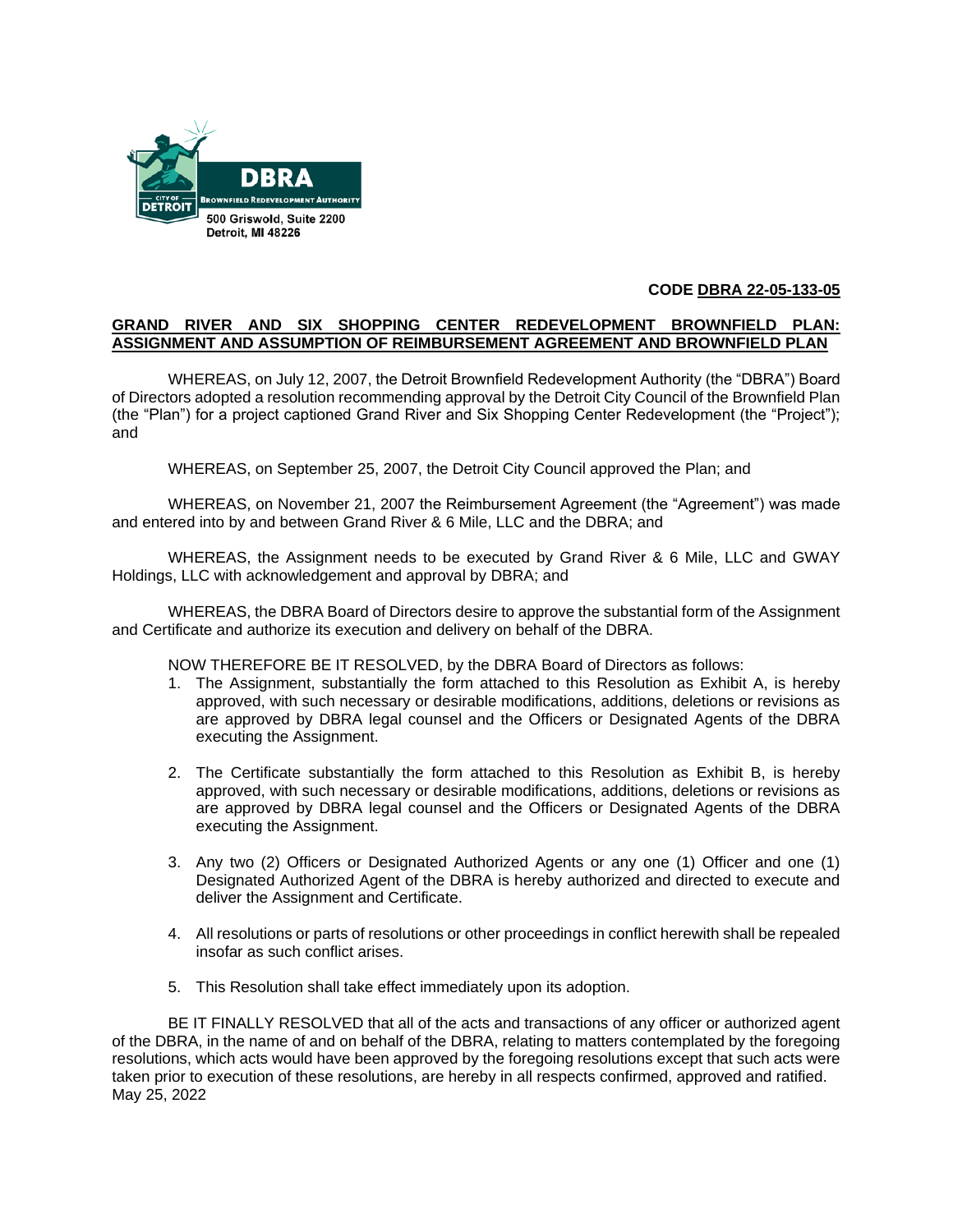

#### **FORMER FISHER BODY PLANT REDEVELOPMENT PROJECT AT 6501 HASTINGS STREET BROWNFIELD REDEVELOPMENT PLAN – TRANSMITTAL OF BROWNFIELD PLAN TO THE COMMUNITY ADVISORY COMMITTEE**

WHEREAS, pursuant to 381 PA 1996 ("Act 381"), the City of Detroit Brownfield Redevelopment Authority (the "DBRA") has been established by resolution of the City Council of the City of Detroit (the "City") for the purpose of promoting the revitalization of environmentally distressed areas in the City; and

WHEREAS, under Act 381 the DBRA is authorized to develop and propose for adoption by City Council a brownfield plan for one or more parcels of eligible property; and

WHEREAS, under the resolution establishing the DBRA and the bylaws of the DBRA requires the DBRA, prior to the approval of a brownfield plan, submit the proposed brownfield plan to the Community Advisory Committee for consideration and comment and solicit comments by publication of notice that the proposed brownfield plan has been submitted to the Community Advisory Committee and by conducting a public hearing in the area to which the proposed Plan applies.

# NOW, THEREFORE, BE IT RESOLVED:

1. The City of Detroit Brownfield Redevelopment Authority acknowledges receipt of the proposed Brownfield Plan for the **Former Fisher Body Plant Redevelopment Project at 6501 Hastings Street Brownfield Redevelopment Plan** (the "Proposed Plan") and authorizes and directs the Chairperson to cause the Proposed Plan to be transmitted to the Community Advisory Committee for consideration and comment within 30 days of their receipt of the Proposed Plan.

2. The President of the Detroit Economic Growth Corporation or any person designated by him, as a representative of the DBRA, shall conduct a public hearing in the area to which the Proposed Plan applies within the next 30 days. This public hearing may be held jointly with any public hearing conducted by the Community Advisory Committee.

3. The Chairperson is authorized and directed to cause there to be published notice that the Proposed Plan has been submitted to the Community Advisory Committee and of the public hearing to be held pursuant to this resolution.

BE IT FINALLY RESOLVED, that all of the acts and transactions of any Officer or Authorized Agent of the DBRA in the name and on behalf of the DBRA, relating to matters contemplated by the foregoing resolutions, which acts would have been approved by the foregoing resolution except that such acts were taken prior to execution of these resolution, are hereby in all respects confirmed, approved and ratified.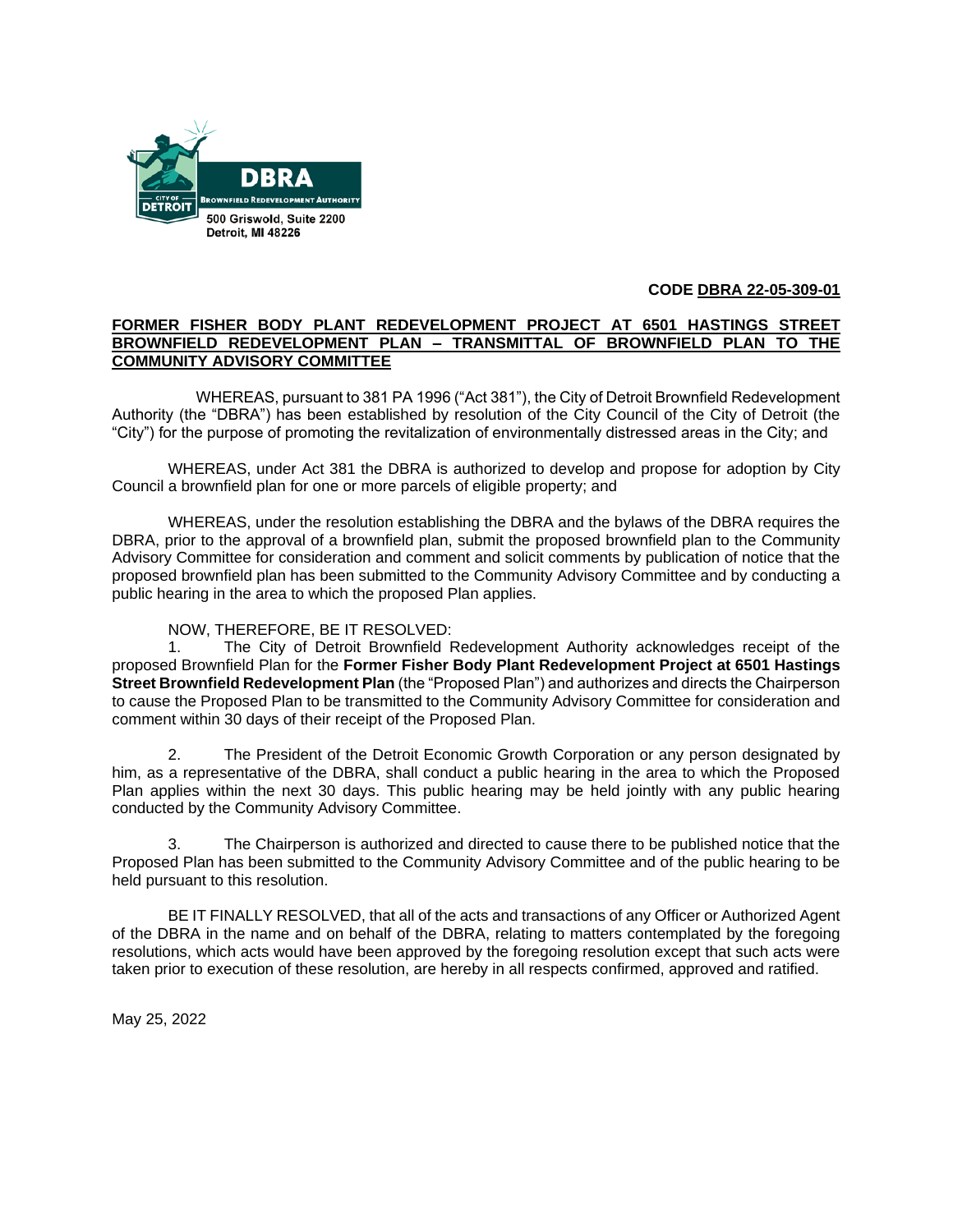

### **ADMINISTRATION: SCHEDULE OF DBRA MEETINGS FOR FY 2022-2023**

RESOLVED, that the Board of Directors of the Detroit Brownfield Redevelopment Authority ("the DBRA") hereby adopts the following as its schedule for regular meetings for the fiscal year 2022-2023. Unless otherwise indicated or posted, such meetings will be held on the **second and fourth Wednesday** of each month at **4:00 PM** in the offices of the Detroit Economic Growth Corporation, 500 Griswold Street, Suite 2200, as follows:

July 13, 2022 January 11, 2023 July 27, 2022 January 25, 2023 August 10, 2022 **February 8, 2023** August 24, 2022 February 22, 2023 September 14, 2022 March 8, 2023 September 28, 2022 March 22, 2023 October 12, 2022 April 12, 2023 October 26, 2022 April 26, 2023 November 9, 2022 May 10, 2023 November 16, 2022<sup>\*</sup> May 24, 2023 December 7, 2022\* June 14, 2023 December 14, 2022\* June 28, 2023

#### **2022 2023**

\*Due to a holiday, this meeting date varies from the regular schedule.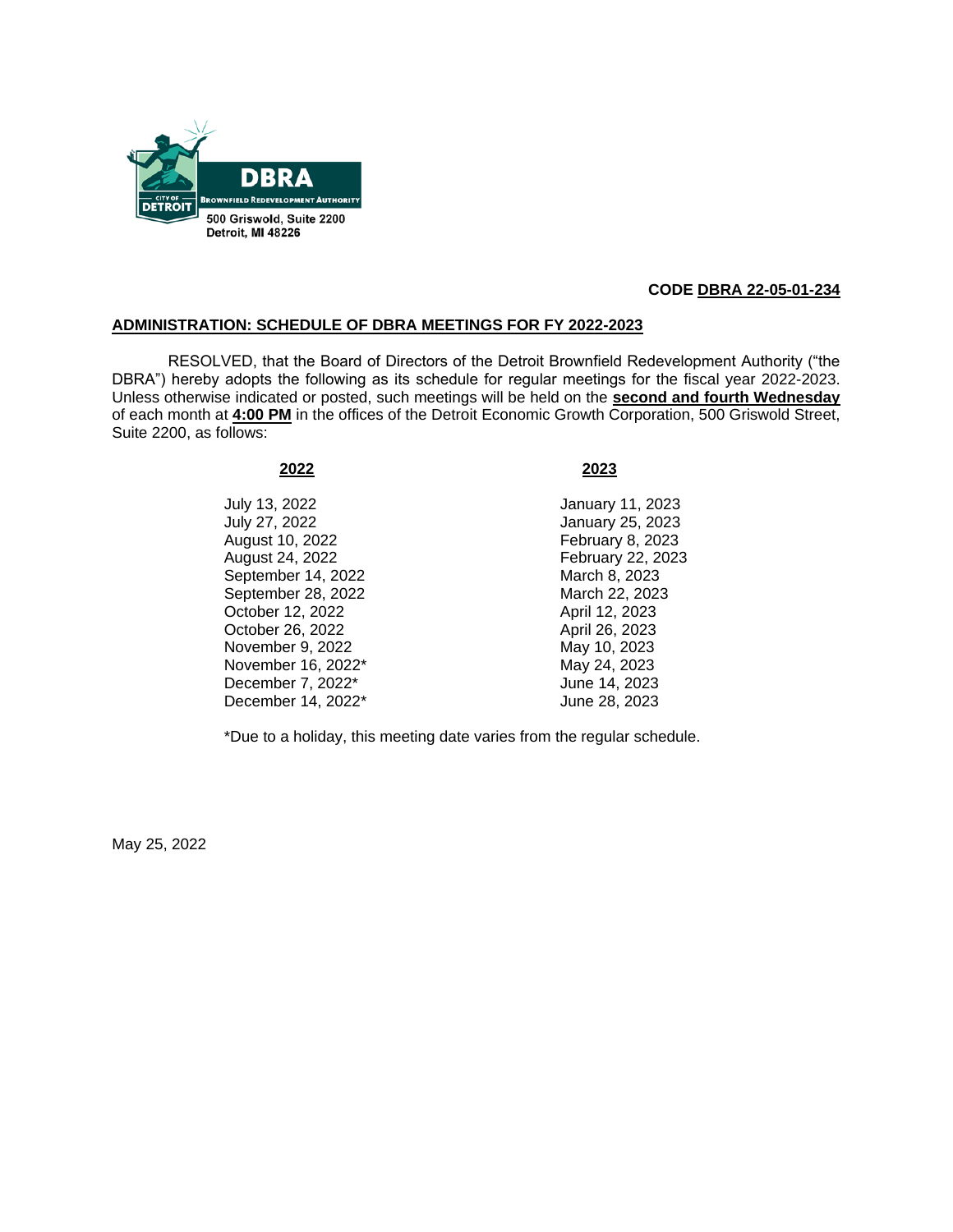

#### **ADMINISTRATION: PROFESSIONAL SERVICES AGREEMENT BETWEEN THE CITY OF DETROIT BROWNFIELD REDEVELOPMENT AUTHORITY AND THE DETROIT ECONOMIC GROWTH CORPORATION**

NOW, THEREFORE, BE IT RESOLVED, that the DBRA Board of Directors hereby approves the Professional Services Agreement between the City of Detroit Brownfield Redevelopment Authority ("the DBRA") and the Detroit Economic Growth Corporation (the "DEGC") substantially as to form with the attached (Exhibit A), for FY 2022-23, and for the amount of Eight Hundred Forty Thousand (\$840,000.00) Dollars.

BE IT FURTHER RESOLVED, that the DBRA Board hereby authorizes any two Officers or designated Authorized Agents or one Officer and one designated Authorized Agent of the DBRA to execute the Agreement, and any and all documents necessary to implement the provisions and intent of this resolution.

BE IT FINALLY RESOLVED, that all of the acts and transactions of any Officer or Authorized Agent of the DBRA in the name and on behalf of the DBRA, relating to matters contemplated by the foregoing resolutions, which acts would have been approved by the foregoing resolution except that such acts were taken prior to execution of these resolution, are hereby in all respects confirmed, approved and ratified.